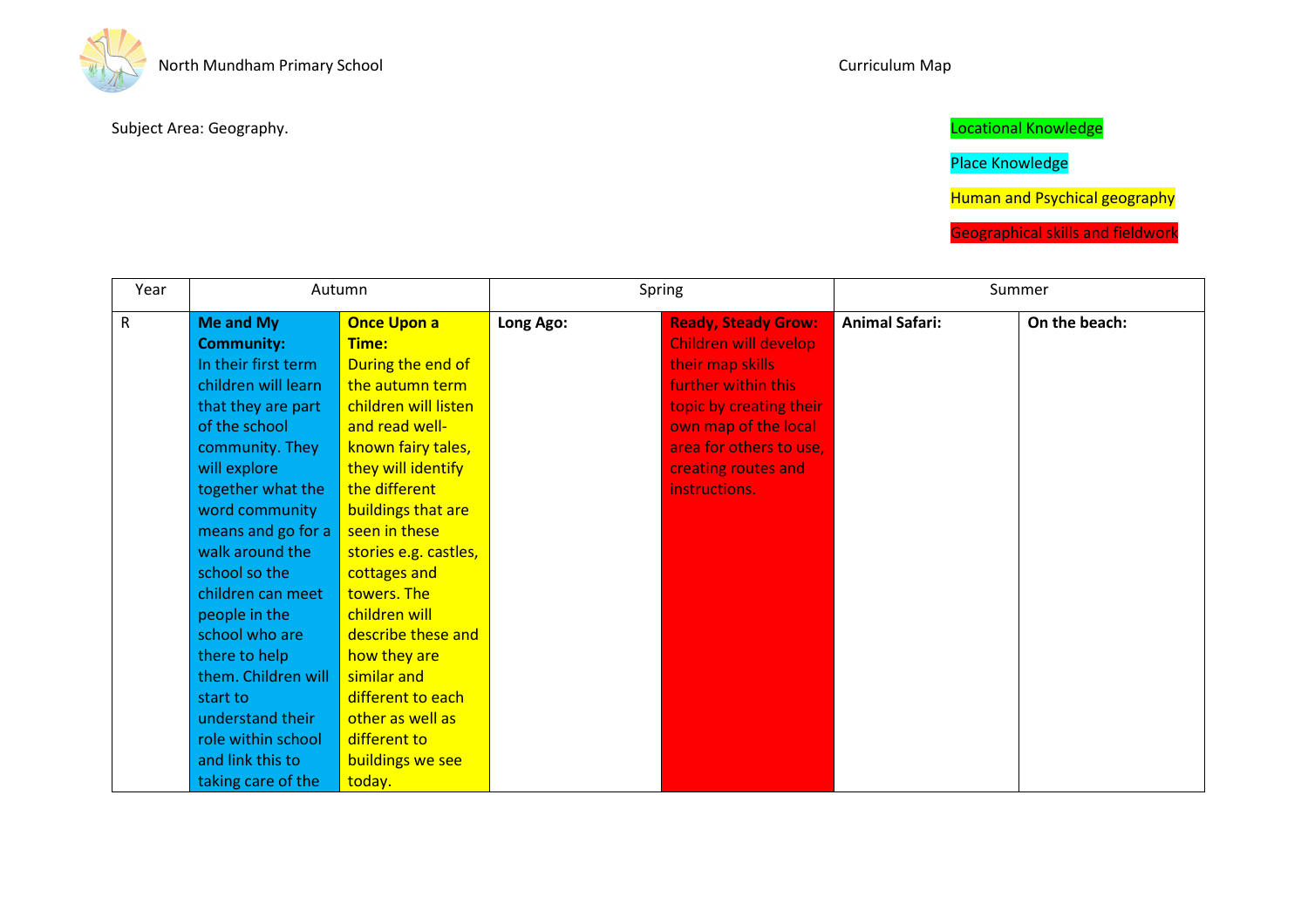

Place Knowledge

Human and Psychical geography

|              | environment they<br>are in. Children<br>will relate this<br>understanding of<br>community to<br>their home and<br>where they are<br>located. Children<br>will develop their<br>map work by<br>looking at aerial<br>photos of the local<br>area and<br>identifying famous<br>nearby landmarks. |                                                                                                                                                                                              |                                                                                                                                                                                                                   |                                                                                                                                                             |                                                                                                                                                                                                                                                                                                                                                                                                          |  |
|--------------|-----------------------------------------------------------------------------------------------------------------------------------------------------------------------------------------------------------------------------------------------------------------------------------------------|----------------------------------------------------------------------------------------------------------------------------------------------------------------------------------------------|-------------------------------------------------------------------------------------------------------------------------------------------------------------------------------------------------------------------|-------------------------------------------------------------------------------------------------------------------------------------------------------------|----------------------------------------------------------------------------------------------------------------------------------------------------------------------------------------------------------------------------------------------------------------------------------------------------------------------------------------------------------------------------------------------------------|--|
| $\mathbf{1}$ | Superheroes:                                                                                                                                                                                                                                                                                  | <b>Splendid Skies:</b><br>During this term<br>the children will<br>learn to identify<br>the current season<br>and observe the<br>weather on a daily<br>basis. They will<br>think and discuss | <b>Bright Lights Big City:</b><br>In the spring term the<br>children will be taught<br>about the physical<br>and human<br>characteristics of the<br>United Kingdom,<br>including a detailed<br>exploration of the | <b>Dinosaur Planet:</b><br>In the spring the<br>children will locate on<br>a world map the<br>country and continent<br>of animals at risk of<br>extinction. | <b>School Days:</b><br>In the summer children will look at their local area<br>and how it has changed over time. Children will<br>look at maps of the local area during the Victorian<br>era and modern day and compare these. Children<br>will undertake fieldwork in the local area. Children<br>will look and identify the human and physical<br>features that they can see in their local area, they |  |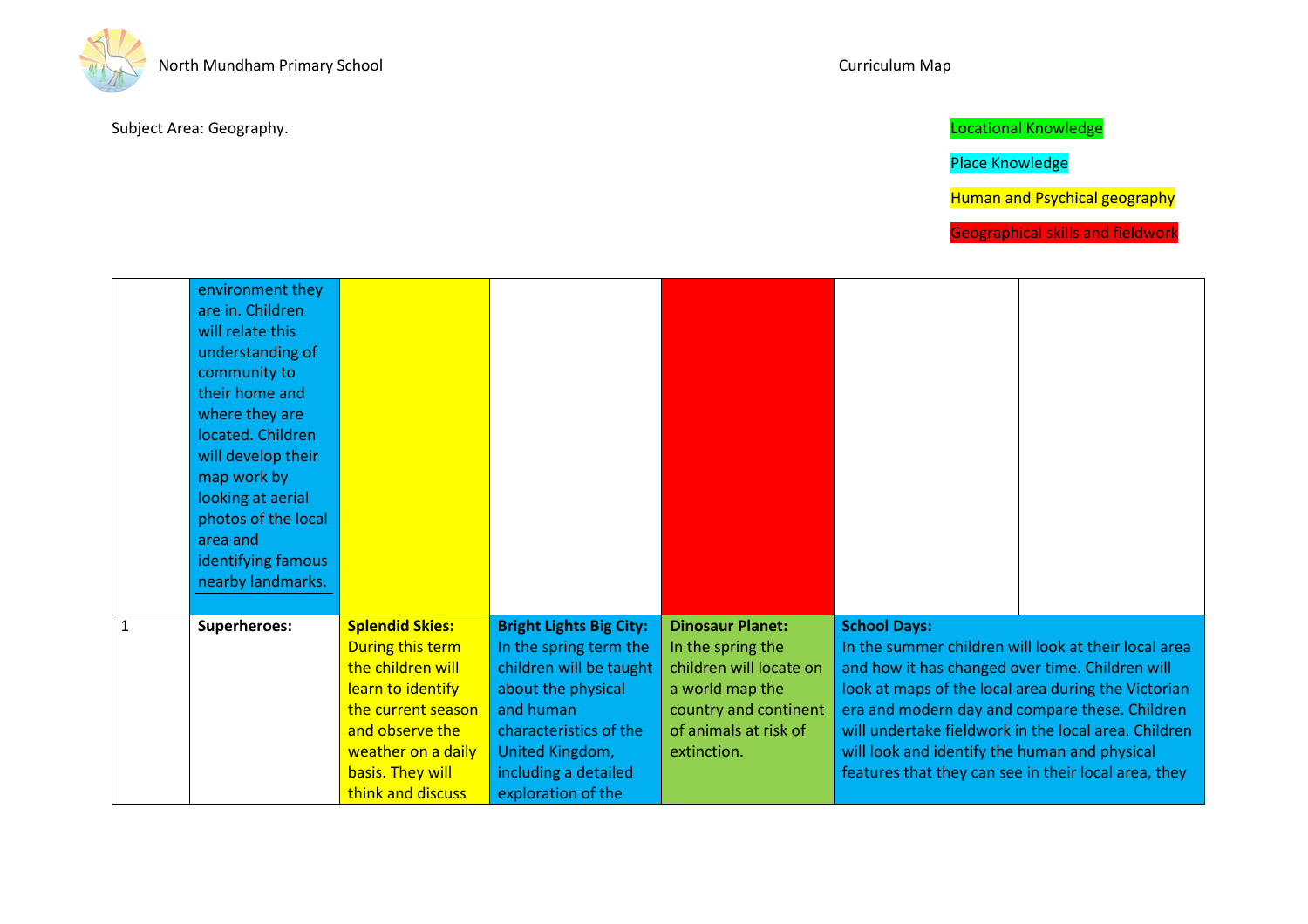

# Place Knowledge

Human and Psychical geography

|                |                    | about if this           | characteristics and       |                            | will use this knowledge to sketch maps of the local |
|----------------|--------------------|-------------------------|---------------------------|----------------------------|-----------------------------------------------------|
|                |                    | weather is typical      | features of the capital   |                            | area.                                               |
|                |                    | for the season and      | city, London.             |                            |                                                     |
|                |                    | how it differs day      |                           |                            |                                                     |
|                |                    | to day. Children        |                           |                            |                                                     |
|                |                    | will also look at       |                           |                            |                                                     |
|                |                    | extreme weather         |                           |                            |                                                     |
|                |                    | and relate it to a      |                           |                            |                                                     |
|                |                    | specific season,        |                           |                            |                                                     |
|                |                    | they will think         |                           |                            |                                                     |
|                |                    | about the impact        |                           |                            |                                                     |
|                |                    | this weather has        |                           |                            |                                                     |
|                |                    | and relate it to        |                           |                            |                                                     |
|                |                    | real life               |                           |                            |                                                     |
|                |                    | experiences.            |                           |                            |                                                     |
| $\overline{2}$ | <b>Wriggle and</b> | Let's Explore the       | <b>Street Detectives:</b> | <b>The Scented Garden:</b> | <b>Coastline:</b>                                   |
|                | Crawl:             | <b>World (companion</b> | In the spring term        |                            | This project teaches children about the physical    |
|                | In the autumn      | topic):                 | children learn about      |                            | and human features of coastal regions across the    |
|                | term children will | This topic focuses      | our local community,      |                            | United Kingdom, including a detailed exploration    |
|                | undertake          | on atlases, maps        | looking at houses old     |                            | of the coastal town of Whitby, in Yorkshire.        |
|                | fieldwork looking  | and cardinal            | and new and finding       |                            |                                                     |
|                | for mini beasts    | compass points.         | out how our streets       |                            |                                                     |
|                | within a specific  | They learn about        | have changed over         |                            |                                                     |
|                | woodland area      | the characteristics     | time. Children will       |                            |                                                     |
|                | and use this to    | of the four             | make maps and plans       |                            |                                                     |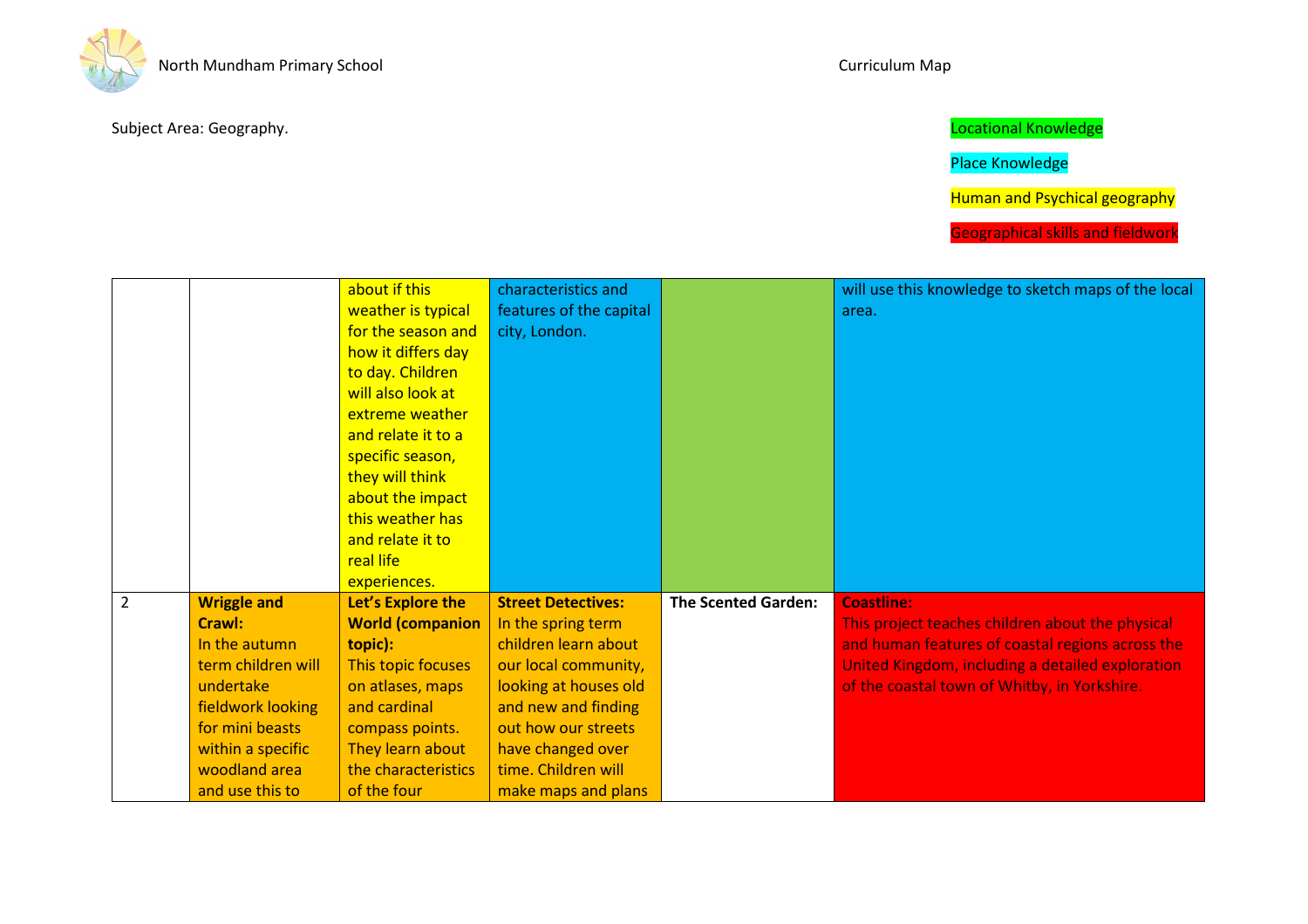

Place Knowledge

Human and Psychical geography

|                | create sketch                         | countries of the      | of the streets around                           |                              |
|----------------|---------------------------------------|-----------------------|-------------------------------------------------|------------------------------|
|                | maps of the areas                     | <b>United Kingdom</b> | them, planning                                  |                              |
|                | in which they have                    | and find out why      | routes. They will find                          |                              |
|                | discovered.                           | there are hot,        | out how to write                                |                              |
|                |                                       | temperate and         | instructions,                                   |                              |
|                |                                       | cold places around    | directions, adverts                             |                              |
|                |                                       | the world. They       | and learn rhymes all                            |                              |
|                |                                       | also compare          | about our community                             |                              |
|                |                                       | <b>England to</b>     | from different times.                           |                              |
|                |                                       | Somalia. Children     |                                                 |                              |
|                |                                       | carry out             |                                                 |                              |
|                |                                       | fieldwork,            |                                                 |                              |
|                |                                       | collecting primary    |                                                 |                              |
|                |                                       | data in their         |                                                 |                              |
|                |                                       | locality to answer    |                                                 |                              |
|                |                                       | geographical          |                                                 |                              |
|                |                                       | questions.            |                                                 |                              |
| $\overline{3}$ | <b>Through the Ages:</b>              |                       | <b>Rocks, Relics and Rumbles:</b>               | <b>Emperors and Empires:</b> |
|                | Children to look at historical        |                       | This project teaches children about the         |                              |
|                | monuments from the stone age and iron |                       | features and characteristics of Earth's layers, |                              |
|                | age, ask questions and observe what   |                       | including a detailed exploration of volcanic,   |                              |
|                | they see.                             |                       | tectonic and seismic activity.                  |                              |
|                | One planet, our world:                |                       |                                                 |                              |
|                | This essential skills and knowledge   |                       |                                                 |                              |
|                | project teaches children to locate    |                       |                                                 |                              |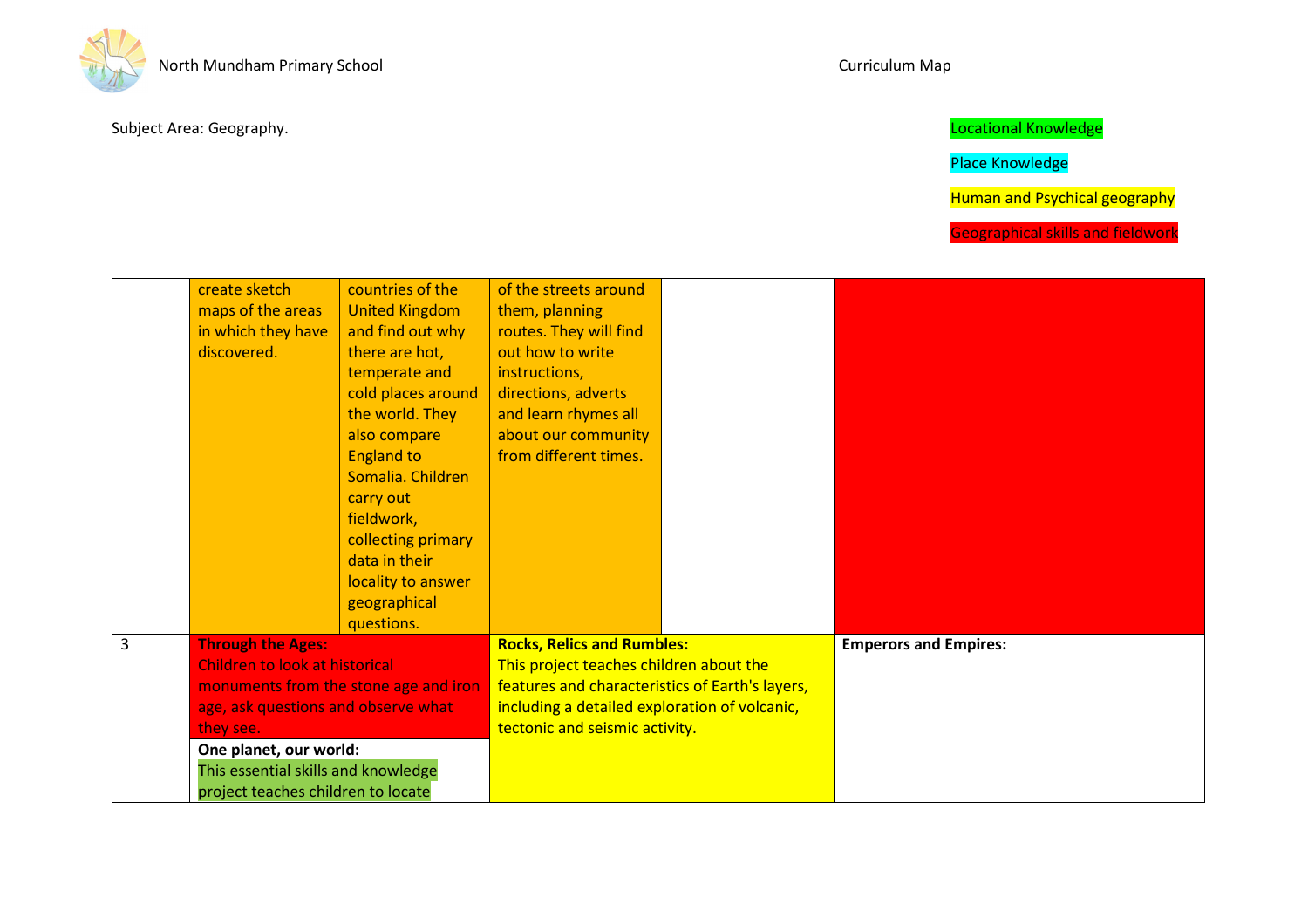

Place Knowledge

Human and Psychical geography

|                | countries and cities, and use grid<br>references, compass points and latitude<br>and longitude. They learn about the<br>layers of the Earth and plate tectonics<br>and discover the five major climate<br>zones. They learn about significant<br>places in the United Kingdom and carry<br>out fieldwork to discover how land is<br>used in the locality. |                                                                                                                                                                                                                                                                                         |                                                                                                                                                                                                                                                                        |
|----------------|-----------------------------------------------------------------------------------------------------------------------------------------------------------------------------------------------------------------------------------------------------------------------------------------------------------------------------------------------------------|-----------------------------------------------------------------------------------------------------------------------------------------------------------------------------------------------------------------------------------------------------------------------------------------|------------------------------------------------------------------------------------------------------------------------------------------------------------------------------------------------------------------------------------------------------------------------|
| $\overline{4}$ | <b>Invasion:</b><br>In this summer topic children will look at<br>invasion maps and highlight and identify<br>the different physical and human<br>features they would have encountered.                                                                                                                                                                   | <b>Misty Mountain, Winding River:</b><br>This project teaches children about the<br>characteristics and features of rivers and<br>mountain ranges around the world, including a<br>detailed exploration of the ecosystems and<br>processes that shape them and the land<br>around them. | <b>Ancient Civilisations:</b>                                                                                                                                                                                                                                          |
| 5              | <b>Investigating Our World:</b><br>This essential skills and knowledge<br>project teaches children about locating<br>map features using a range of methods.<br>They learn about the Prime Meridian,<br><b>Greenwich Mean Time (GMT), and</b><br>worldwide time zones and study<br>interconnected climate zones,<br>vegetation belts and biomes. Children  | <b>Sow, Grow and Farm:</b><br>This project teaches children about the<br>features and characteristics of land use in<br>agricultural regions across the world, including<br>a detailed exploration of significant<br>environmental areas.                                               | <b>Pharaohs:</b><br>Children to find out how the Nile flooded to create<br>a rich and fertile land and compare how people<br>used the river then with how it is used today.<br>Sketch a map or 3-D diorama of the Nile, locating<br>towns and cities along its course. |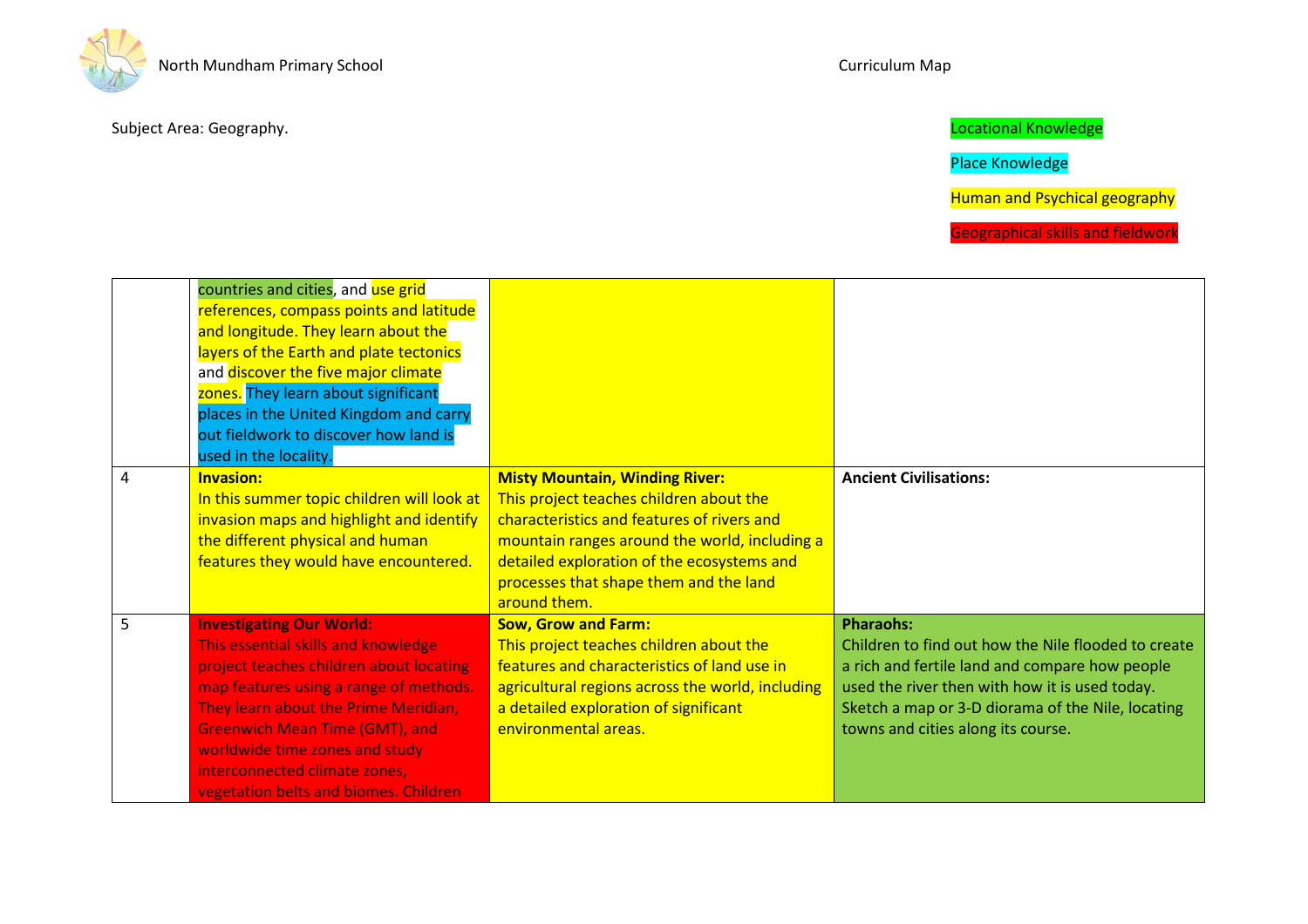

# Place Knowledge

Human and Psychical geography

|   | learn about human geography and<br>capital cities worldwide before looking<br>at the UK motorway network and<br>settlements. They carry out an enquiry<br>to identify local settlement types.                                                                                                                                                                                                                                                                                                                                                                                                                                                             |                                                                                                                                                                                                                                                                       |                                                                                                                                                                                                                                                                                                 |
|---|-----------------------------------------------------------------------------------------------------------------------------------------------------------------------------------------------------------------------------------------------------------------------------------------------------------------------------------------------------------------------------------------------------------------------------------------------------------------------------------------------------------------------------------------------------------------------------------------------------------------------------------------------------------|-----------------------------------------------------------------------------------------------------------------------------------------------------------------------------------------------------------------------------------------------------------------------|-------------------------------------------------------------------------------------------------------------------------------------------------------------------------------------------------------------------------------------------------------------------------------------------------|
| 6 | Maafa:<br>In this topic children will be introduced<br>to the continent of Africa. Children will<br>discuss the information presented,<br>including the number and size of<br>countries, natural resources, location,<br>population, climate and physical<br>features. They will discuss the wide<br>range of physical and human features<br>that makes up the continent of Africa.<br>Explain that, now that they have learned<br>about Africa in the present, they will be<br>studying Africa in the past.<br><b>Our Changing World (Companion</b><br><b>Project):</b><br>This essential skills and knowledge<br>project revises the features of Earth, | <b>Frozen Kingdoms:</b><br>This project teaches children about the<br>characteristics and features of polar regions,<br>including the North and South Poles, and<br>includes a detailed exploration of the<br>environmental factors that shape and<br>influence them. | <b>Britain at War:</b><br>Children to be introduced the children to the Axis<br>and Allied Powers. After watching the<br>presentation, invite the children to draw<br>comparisons between alliances in the First and<br>Second World Wars and identify the political<br>leaders of each nation. |
|   | time zones and lines of latitude and<br>longitude to pinpoint places on a map.                                                                                                                                                                                                                                                                                                                                                                                                                                                                                                                                                                            |                                                                                                                                                                                                                                                                       |                                                                                                                                                                                                                                                                                                 |